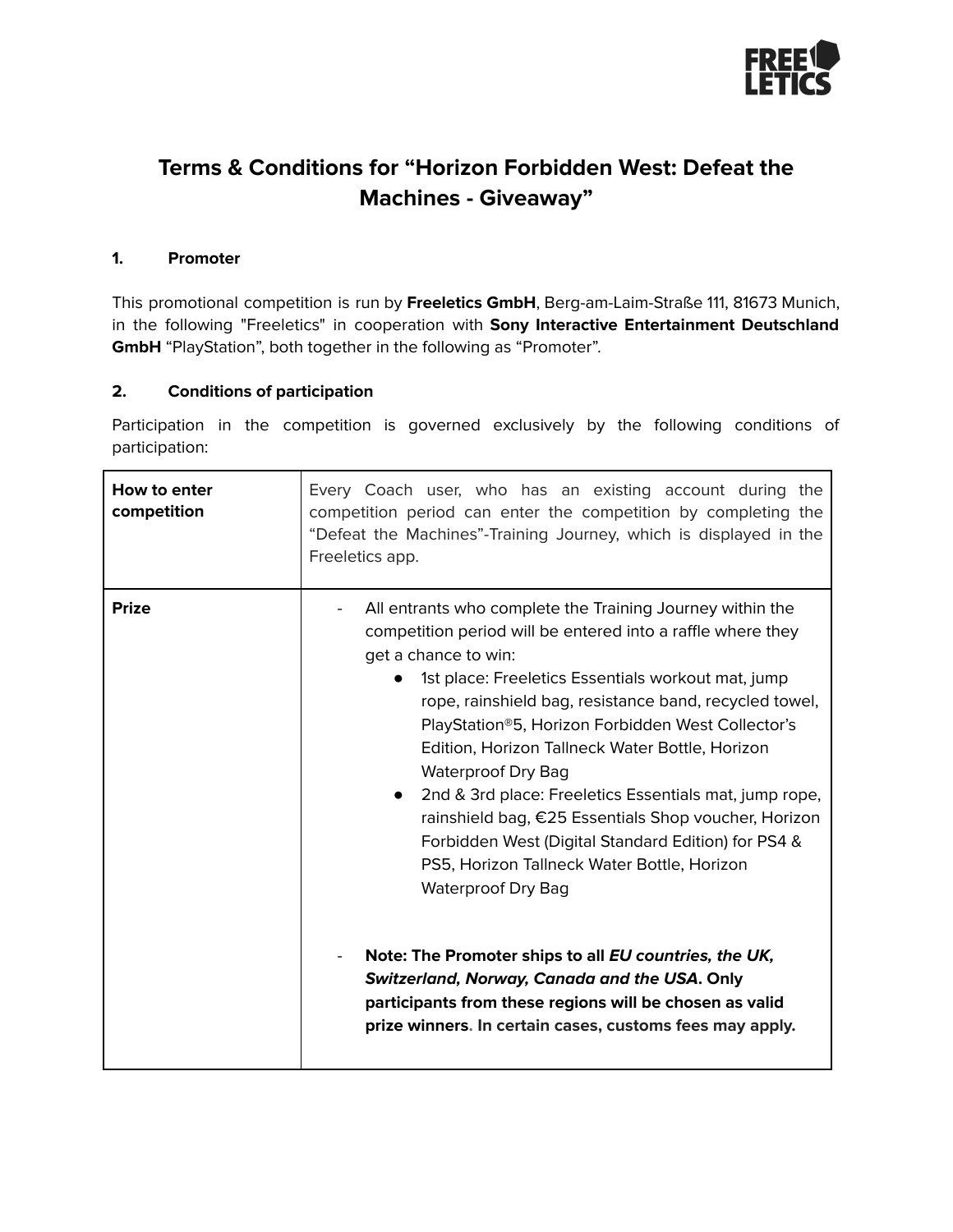| <b>Procedure</b>                | The competition takes place in the period from 13.03. to 08.05.2022<br>23:59 CEST.                                                                                                                                                                                                                                                                                                                                                                                                                                                                                                                                                                                                                                  |
|---------------------------------|---------------------------------------------------------------------------------------------------------------------------------------------------------------------------------------------------------------------------------------------------------------------------------------------------------------------------------------------------------------------------------------------------------------------------------------------------------------------------------------------------------------------------------------------------------------------------------------------------------------------------------------------------------------------------------------------------------------------|
|                                 | The competition is workout-based. Participants have to complete the<br>"Defeat the Machines" Training Journey within the competition<br>period.                                                                                                                                                                                                                                                                                                                                                                                                                                                                                                                                                                     |
|                                 | Only Coach users who personally complete the Training Journey will<br>be entered into the raffle and qualify as possible winners. The<br>competition closes at 23:59 CEST on 08.05.2022. Entries received<br>after the closing date will not be counted.                                                                                                                                                                                                                                                                                                                                                                                                                                                            |
|                                 | The winners will be selected by Freeletics at random from all valid<br>entries for the raffle.                                                                                                                                                                                                                                                                                                                                                                                                                                                                                                                                                                                                                      |
| How will winners be<br>notified | Winners will be notified by email, confirming the winning of<br>$\overline{\phantom{a}}$<br>the raffle, within 5 days of the Closing Date. All reasonable<br>endeavors will be made to contact the winner during the<br>specified time. If a winner cannot be contacted or is not<br>available and does not reply within 5 working days, the<br>Promoter reserves the right to re-draw another winner from<br>the valid/correct entries that were received before the<br>Closing Date.<br>Winners will be contacted by email to provide the Promoter<br>with the shipping address<br>The winners will receive the prize via postal service<br>$\overline{\phantom{a}}$<br>coordinated by PlayStation or Freeletics. |
| <b>Granting of rights</b>       | Winners may be announced on Social Media. By participating in this<br>competition, the winner gives permission for their name and picture<br>to be published on the Promoters' Social Media Channels.<br>By participating in the challenge, the winners also grant Freeletics<br>the right to share their name and address with PlayStation for the<br>sole purpose of shipping their prize via post.                                                                                                                                                                                                                                                                                                               |

# **3. General Terms & Conditions**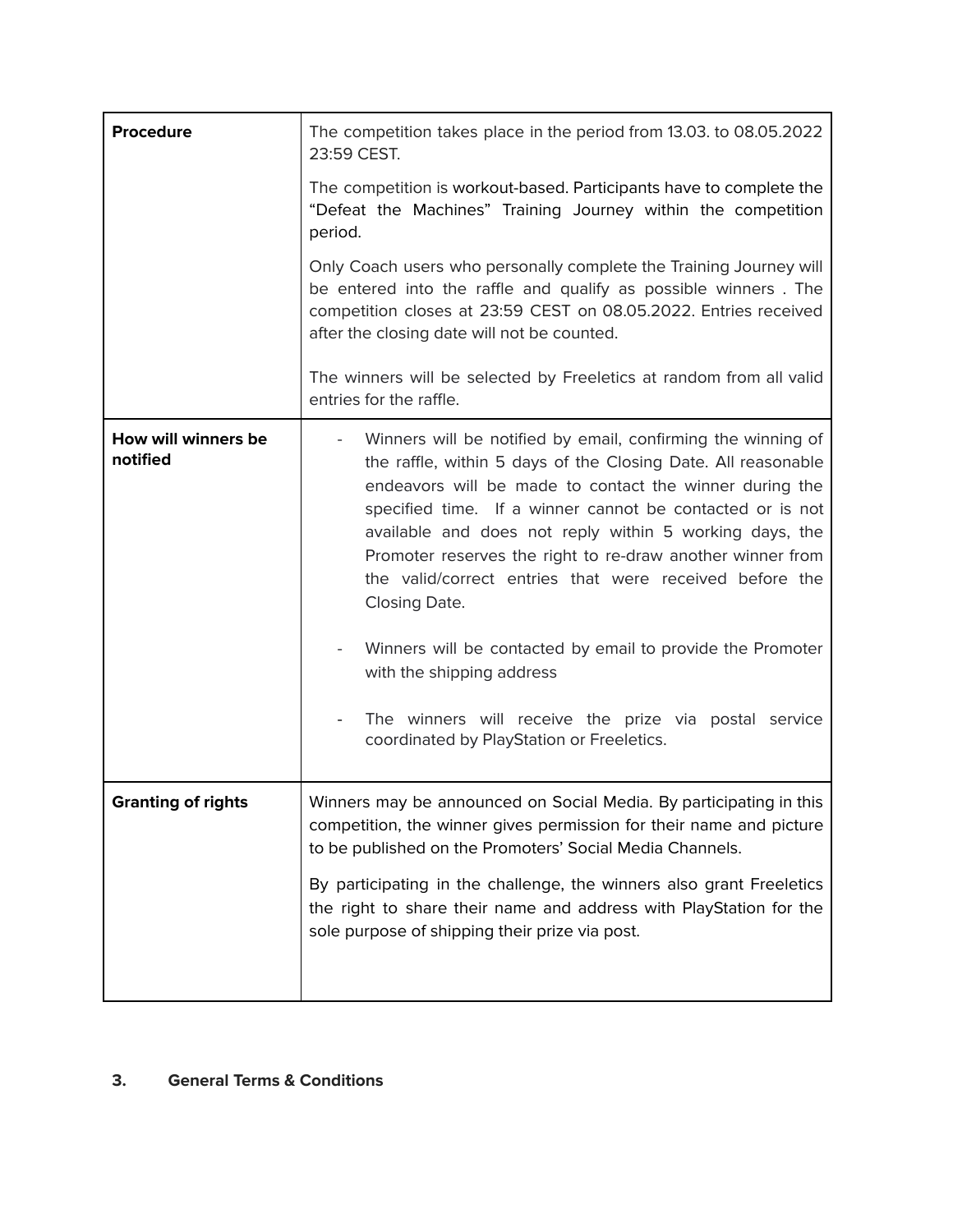By entering all entrants agree to be bound by these terms and conditions and any associated entry requirements:

- a. It is a prerequisite for participation to have an existing user account at Freeletics and an ongoing Coach subscription. If the entrant does not yet have a user account for the Freeletics services, the entrant can open one. If the entrant is not yet an active Coach User, the entrant can subscribe for the Freeletics Coach. Only natural people of full age are eligible to participate. The employees of Freeletics GmbH and Sony Interactive Entertainment Deutschland GmbH and their affiliated companies as well as their relatives and all other parties involved in the execution of the competition are excluded from participating in this competition.
- b. Automatically generated entries (e.g. via lottery service providers etc.) are void. In any case of a breach of these terms and conditions or the influence on equal opportunities, e.g. by technical manipulation, or a similar serious violation, Freeletics may, at its own discretion, terminate the participation of the entrant or change the terms and conditions of the competition. The participation in this promotion is free of costs. Each participant is only entitled to participate once in the promotion.
- c. If a non-eligible participant is determined to be a winner, he/she will be denied the prize the Promoter reserves the right to re-draw another winner from the valid/correct entries that were received before the closing date.
- d. The prize is non-transferable and non-refundable. No cash alternative is available in whole or in part.
- e. The winners will be selected at random from all valid entries for this competition received before the closing date. The participant must have an existing user account with Freeletics GmbH during the entire competition period.
- f. Recourse to the court is not permitted.

# **4. Warranties and publications**

The participant declares by participating in the promotion that the respective email address is his own and is not owned by a third party. Should third parties file any claim against the promoter for infringement of their rights in connection with the respective email address, the participant bears full responsibility for the damage suffered by the third party. The winner will be contacted via the given email address and requested to send his/her current address for the purpose of delivering the prize.

# **5. Declaration of consent**

As far as personal data from participants are collected in the course of the competition, these are collected, processed and used by the promoter solely for the purpose of carrying out and processing the competition. The data will be deleted within 30 days after the competition has been carried out. The participant may object or withdraw his consent at any time for the future.